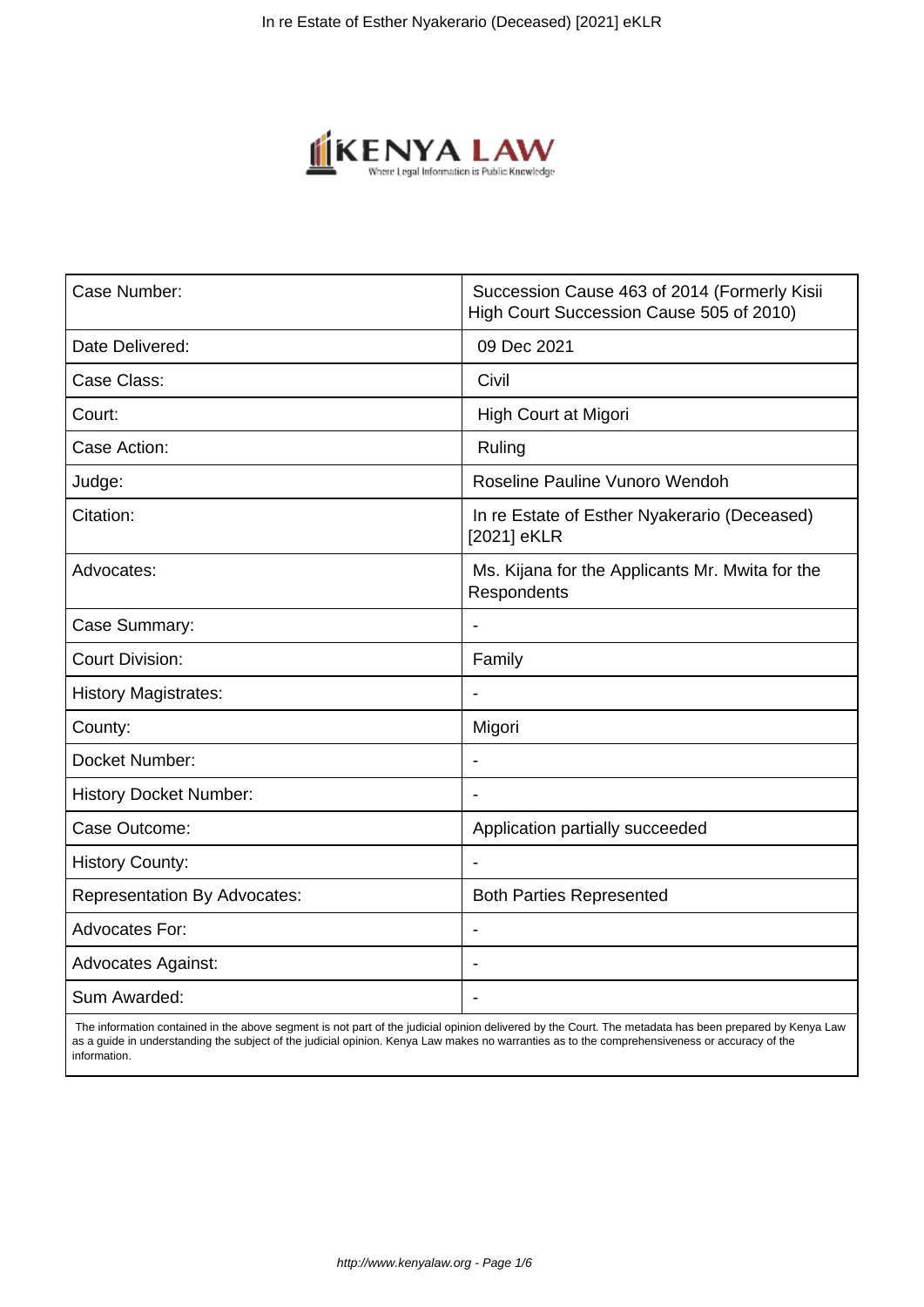## REPUBLIC OF KENYA

# **IN THE HIGH COURT OF KENYA AT MIGORI**

## **SUCCESSION CAUSE NO. 463 of 2014**

# **(Formerly Kisii High Court Succession Cause No. 505 of 2010)**

# **IN THE MATTER OF THE ESTATE OF ESTHER NYAKERARIO Aias ESTHER NYAKERARI (DECEASED)**

# **BETWEEN**

**WAIRUNGU RIOBA TURUKA...................................................PLAINTIFF/RESPONDENT**

**-VERSUS-**

**MASERO RIOBA TURUKA.........................................................DEFENDANT/APPLICANT**

# **RULING**

By a Notice of Motion Application dated 10/2/2021, filed in court on 19/02/2021, the applicant sought the following orders:-

1. **Spent.**

**2. Spent.**

**3. Upon hearing of this application inter partes, the court be pleased to issue orders staying the auction and sale of Plot No. 51, in Isebania Town.**

**4. Upon hearing of this application inter partes the court be pleased to adopt the agreement for payment of Kshs. 500,000/= only as agreed by the parties as an order of the court.** 

**5. In the alternative to prayer 4 above, an order do issue compelling the respondent to give first priority to the applicant and other siblings to buy his shares as ordered by court and to abide by other consequential orders.** 

**6. Costs be provided for.** 

The application is based on the grounds appearing on the face thereof and the Supporting Affidavits of **Masero Rioba Turuka, Mwita Rioba Turuka, Turuka Rioba Turuka, Magabe Rioba Turuka, Nyawacha Rioba Turuka, Ngocho Rioba Turuka and Steven Mwita Rioba**. The applicants briefly deponed:-

**a) That judgement in this matter was delivered on 11/12/2019 which ordered that within 90 days the family members discuss the mode of distribution of the estate of their deceased mother Esther Nyakerario.** 

**b) Consequently, the family convened a meeting on 20/2/2020 and 27/2/2020 presided over by the chief and the respondent asked the family members to give him a total of Kshs. 500,000/= as settlement and leave Plot No. 51 Isebania Town for the remaining beneficiaries.** 

**c) That the report and subsequent agreement was compiled on 5/3/2020 and filed in court.** 

**d) That the beneficiaries gave the respondent the responsibility to follow up with his advocates and draft a consent to be**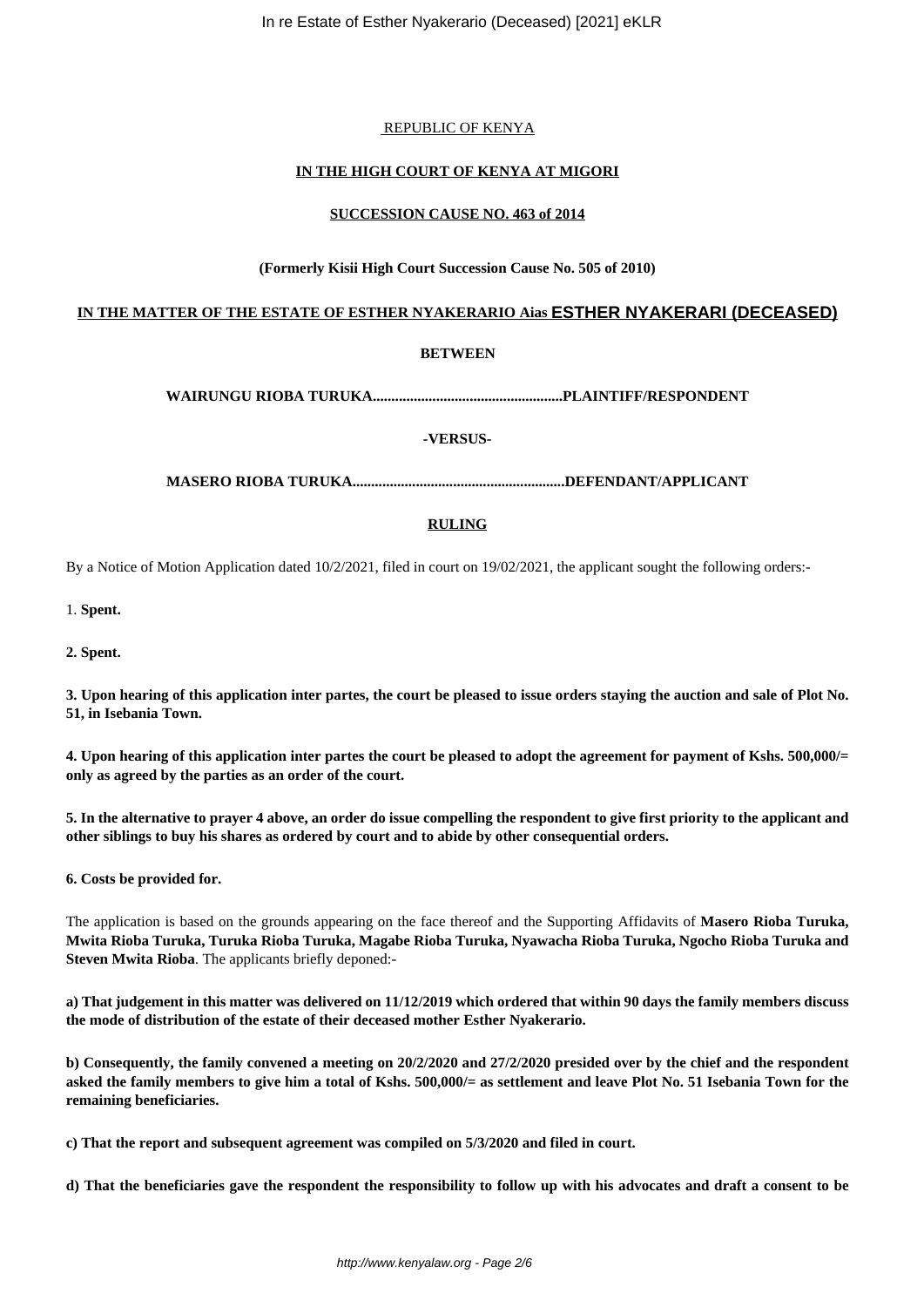**signed by all parties, to be adopted as an order of the court but the respondent did not do as agreed.** 

**e) That had it not been the Corona pandemic, the beneficiaries would have paid off the Kshs. 500,000/= as agreed.** 

**f) That about a month ago, auctioneers visited Plot No. 51 in Isebania Town.**

**g) The judgement of 11/12/2019 was specific that in the event Plot No. 51 in Isebania Town was to be sold, the six (6) applicants would have priority to buy their siblings shares as valued.** 

**h) That three (3) other beneficiaries have renounced any claim in the said property save for the respondent who wants to sell the property.** 

**i) That there is malice in the respondent wanting to sell the plot without the knowledge and consent of the remaining nine (9) beneficiaries.** 

The application was opposed. The respondent filed a replying affidavit dated 29/4/2021 sworn by the respondent. The respondent deponed:-

**i. That through his advocates, he instructed that Plot No. 51 in Isebania Town be valued and sold to give effect to the judgement of 11/12/2019.** 

**ii. That as per the judgement of 11/12/2019, the court ordered that himself and his brother be paid Kshs. 388,800/= each which hasn't been paid to date.**

**iii. That the court further ordered that Plot No. 51, shall devolve equally to all the 10 beneficiaries at 1/10 share each which has not been given to him or his brother Maroa Rioba Turuka.**

**iv. That on the meetings held at the chief's office, no consensus had been reached. The chief and the elders misapprehended the judgement by assuming that the hearing of the succession cause was being conducted before them which was the subdivision of Plot No. 51 into 1/10 shares.** 

**v. That he did not accept to be given costs of Kshs. 500,000/= as to forgo his entitlement in his mother's estate.** 

**vi. That it is in the interest of the beneficiaries that Plot No. 51 of the estate be valued and sold so that the proceeds thereof of Kshs. 388,800/= be paid to himself and his brother and also 1/10 share of the estate.** 

#### **vii. That as of November 2019, the petitioners had accumulated a further sum of Kshs. 216,000 in form of rent due to him and Maroa Rioba Turuka which have not been paid and which will have to come from the sale proceeds of Plot No. 51.**

The applicant filed a further affidavit dated 10/8/2021. He reiterated the averments in his supporting affidavit of 10/2/2021 and in response to the alleged accumulated rent of Kshs. 216,000 $/$ =, the applicant deponed that it is a mere exaggeration and that his brother Maroa Rioba Turuka has not sworn any affidavit to confirm that he has not been paid his rent arrears; That the other five beneficiaries by their earlier affidavits are in agreement that the shares of the four brothers be bought by them.

The application was canvassed by way of written submissions which I have duly considered.

## **Analysis and Determinations**

The main issues to be determined by this court are:-

#### **a) Whether the respondent proposed a payment of Kshs. 500,000/= as settlement.**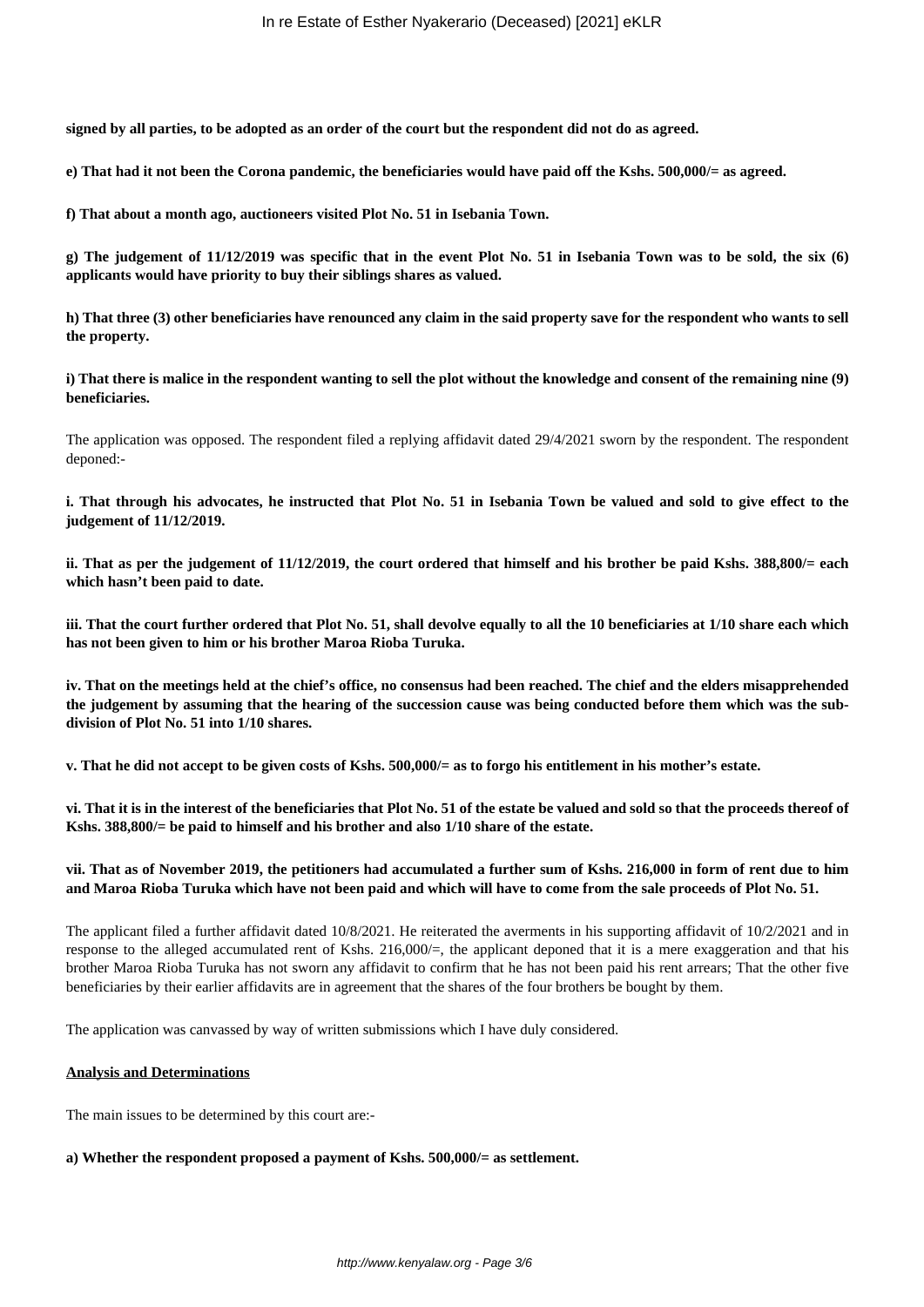## **b) Whether the execution proceedings commenced by the respondent are proper.**

The decree as rendered by this court dated 11/12/2019 is quite lengthy and I need not reproduce the whole of it. In order to determine the first issue, the relevant part of the decree is as follows:-

# **"2. THAT all parties shall convene a meeting to be presided over by elders or the area Chief over the distribution of the Plot No. 51 in Isebania Town. The meeting shall be held within 90 days of this judgement. The resultant agreement shall be filed in this matter and shall form the Court's judgement on the distribution of the Plot No. 51 in Isebania Town." (emphasis mine).**

Both parties are in agreement that two separate meetings were convened as directed, before the area Chief. A copy of the minutes of the meeting and the list of attendees is annexed to the supporting affidavit of Masero Rioba Turuka and marked as **'A-001'**. The first meeting was convened on 20/2/2020 and the second one was convened on 27/2/2020. The applicants contend that there was a clear agreement and a solution reached in both meetings. In particular, the respondent asked to be paid Kshs. 500,000/=. The same was however not done on time as the corona pandemic set in, hindering the payments to be done on time. The respondent denies this fact and submits that there is no agreement that has been filed in this court to show that he agreed to be paid Kshs. 500,000/=.

I have considered the copy of the minutes and the list of attendees. The copy of the minutes were filed in court on 28/1/2021. In the said separate meetings, both the respondents and the applicants were present.

On the payment of Kshs.  $500,000/=$ , from the minutes of  $20/2/2020$ , it was recorded as follows:-

#### **'Weirungu Rioba Turuka "protestor" expressed himself and wished that he be paid as stated in the judgement."**

In the second meeting of 27/2/2020, it was recorded:-

# **"Weirungu Rioba Turuka demanded that he be given Kshs. 500,0000/= and withdraw the case. Turuka Rioba Turuka requested that they be given time to solicit the amount demanded by Weirungu. He suggested that they be considered for a period of one month."**

It is quite clear from the minutes that the respondent made demands to be paid an amount of Kshs. 500,000/= which Turuka Rioba Turuka on behalf of the 5 applicants conceded. They were willing to do so and asked for a period of one month to pay. The applicants submitted that they found it difficult to fulfil their obligation due to the corona pandemic but they are still willing to pay the money as agreed in the meeting.

The respondent has not demonstrated to this court that he was coerced to attend the meetings or the proposal to be paid Kshs. 500,000/= was a decision he reached due to concealment of material facts not within his knowledge. There was nothing further that the parties were supposed to do in terms of breaking down the payment terms or any other resolution which would have been reached in the meetings in form of an agreement as submitted by the respondent. Order No. 2 as extracted above was clear that once the parties filed the minutes on the agreement reached, they would form part of the court's judgement. There was again no further step that was needed by any of the parties to reduce the minutes of the meetings in to a consent to be adopted as an order of the court. The minutes of the meeting as they stand and the agreements reached therein would automatically form part of the court's judgement. The respondent cannot now run away from that.

The first issue is now well settled, that the respondent did propose a payment of Kshs. 500,000/= as settlement and the applicants agreed to pay the money. It is common knowledge and the court cannot lose sight of the fact that the onset of the pandemic disrupted the daily livelihoods of many people... I shall give the applicants the benefit of doubt on why they were not able to make the payments within the agreed period they said they would.

On the second issue, the respondent commenced execution proceedings on the basis that no agreement had been reached between the parties. Even if it were the position which it is not, especially on the respondent's part, the court's decree has not been reviewed or set aside, the decree particular on what would happen in the event parties convened a meeting and no consensus reached or if at all no meeting would take place. In summary Order No. 3 (i) – (vii) of the decree issued on  $11/12/2019$  was as follows:-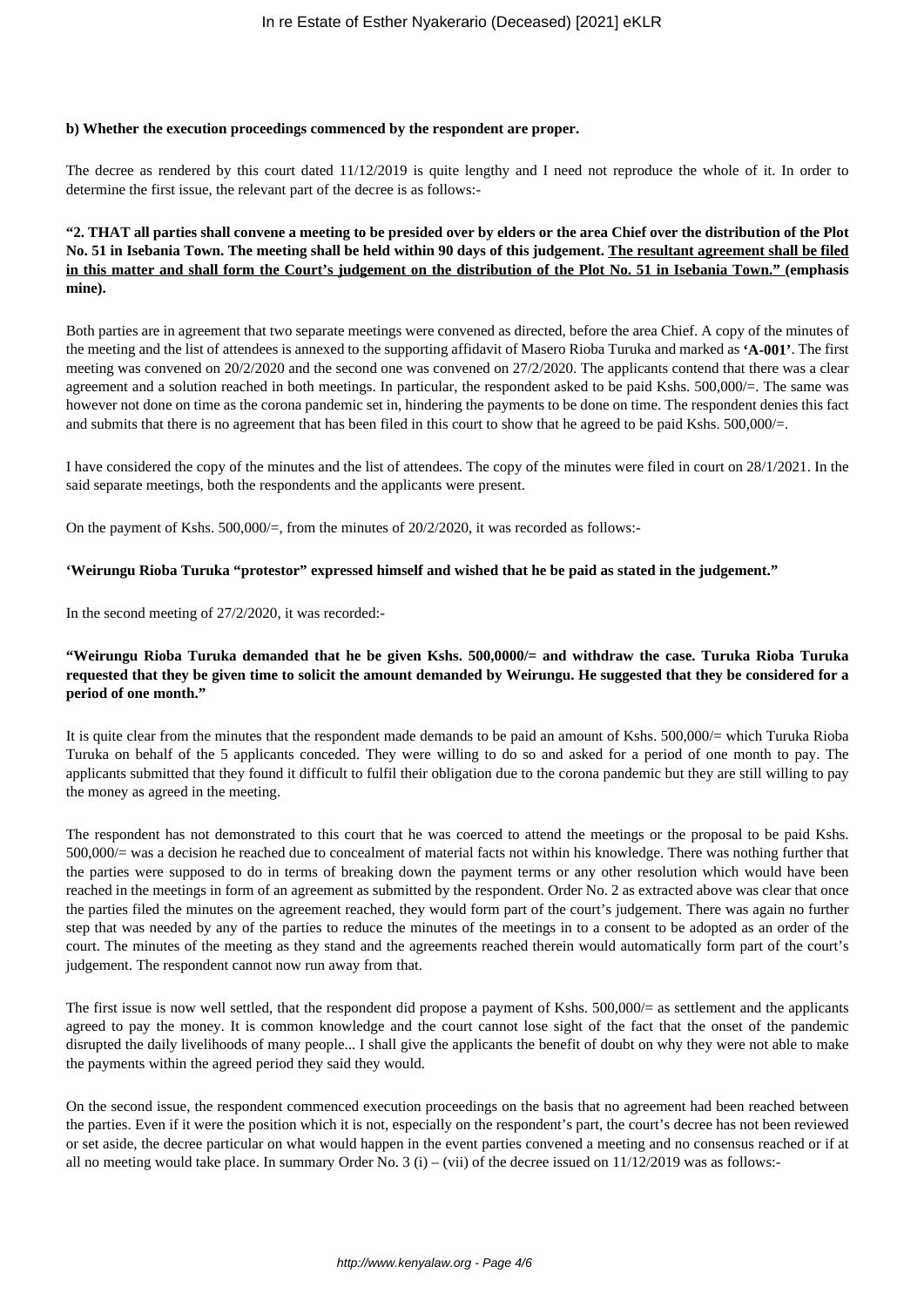**i. The Plot shall devolve equally unto the remaining 10 children of the deceased;**

**ii. The costs of valuation be borne by all the beneficiaries equally and if settled by one, the cost be off - set from the other beneficiaries' respective shares;**

**iii. Each of the beneficiaries of the deceased be entitled to a tenth (1/10) of the value of the Plot;**

**iv. The Petitioner and the 5 other children who are willing to buy the shares of the rest in the Plot be given first priority to buy off their siblings' shares as valued;**

**v. That if the Petitioner and the other 5 children are unable to buy off their siblings, a mutual interest buyer be considered by the beneficiaries;**

**vi. In the event they fail to get a willing buyer, the Plot be sold and the proceeds shared equally among the 10 beneficiaries;**

**vii. The petitioner and the 5 brothers shall each refund the rental income received of a sum of Kshs. 259,200/=. The remaining four (4) brothers shall each receive the sum of Kshs. 388,000/= in settlement of the rental arrears upto December 2019.** 

In commencing the execution proceedings through valuation of Plot No. 51 Isebania Town, the respondent was acting in isolation and to the detriment of the other nine (9) beneficiaries and in contravention of the aforementioned court orders. The execution proceedings are not proper. In the event that the respondent was convinced that the other beneficiaries were unwilling to adhere to the court orders, it would have been prudent to move this court appropriately for further directions. None of the beneficiaries has a superior right over the other, to commence execution proceedings.

In his response, the respondent mentioned his brother one Maroa Rioba Turuka as being an aggrieved party. The respondent has not demonstrated that he has any authority to swear an affidavit or advance the case on behalf of his other three (3) brothers in regard to the dispute before this court. From the minutes on record, it is noted that Maroa Rioba Turuka attended the meetings but chose not to participate. He sat in silence and listened to the arguments. It therefore goes without saying that he is bound by the decree of this court dated 11/12/2019 unless he files his own separate affidavit stating his position. The same applies to all the other beneficiaries who have not filed any affidavit in court.

Having reached the foregoing conclusions and despite finding that there were two separate meetings in which the respondent stated his position and the decision in the minutes do form part of the court judgement, I believe that it is in the best interest of justice that all the beneficiaries be accounted for in the estate of the deceased.

The respondent submitted that he does not have a problem with the applicants buying his share on a first priority basis and so do his brothers on his side.

To this end, I hereby direct that all the parties shall comply with **Order No. 3 (i) – (vii)** of the decree issued by this court on 11/12/2019.

In the end, the application by the applicant dated  $10/2/2021$  partially succeeds as follows:-

#### **i. The execution proceedings and the intended auction of Plot No. 51, in Isebania Town be and are hereby stayed.**

#### **ii. That all the beneficiaries shall abide by the terms of Court Order No. 3 (i) - (vii) issued in the decree dated 11/12/2019.**

**iii. Each party shall bear their own costs.** 

#### **DATED, SIGNED AND DELIVERED AT MIGORI THIS 9TH DAY OF DECEMBER, 2021**